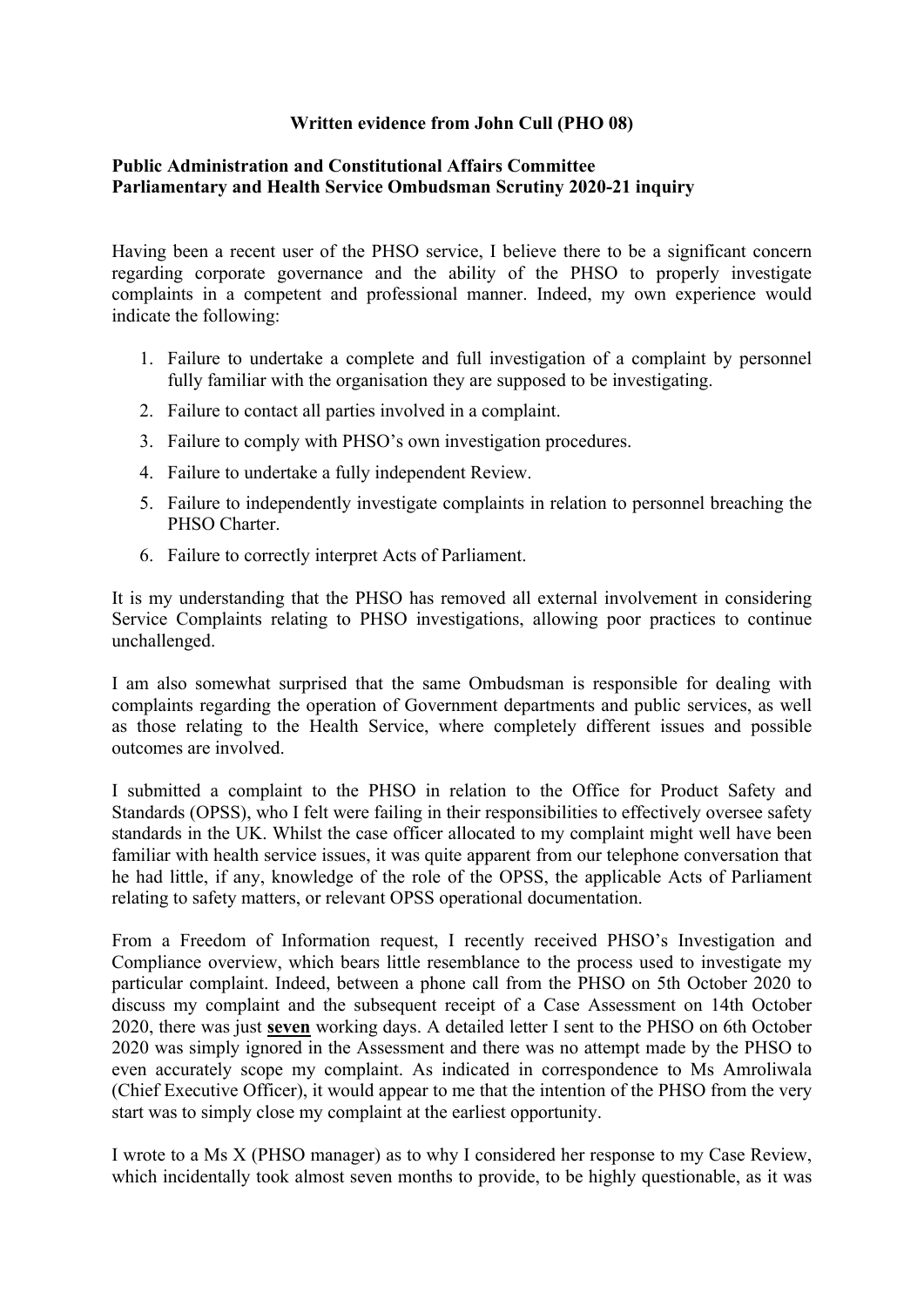quite clearly not undertaken by an 'independent' person as claimed. When I did not receive any acknowledgment to my correspondence to Ms X, I subsequently wrote to Ms Amroliwala to express my concerns. I have now written to Ms Amroliwala on two separate occasions in relation to the manner in which my complaint had been dealt with and although the first letter did result in a response eventually being received from Ms X, the second letter went completely unanswered. So much for PHSO's Charter commitment as follows:

Clause 12 - We will 'treat you with courtesy and respect'.

## **In Summary**

I have been shocked by both the lack of professionalism and integrity displayed by the PHSO in their dealings with me. To claim that an Appeal is 'independent', when it is undertaken by the investigating officer's own line manager and signed by the investigating officer himself shows, in my considered view, a total lack of corporate governance within the PHSO organisation. Indeed, even my complaint to Ms Amroliwala, regarding the questionable conduct of Ms X, resulted in a reply being received from Ms X herself and not from anyone more senior in the organisation. It would seem that within the PHSO, the accused are allowed to be their own judge and jury.

To my mind, not having an external person considering Service Complaints has resulted in a poorly managed organisation, where standards fully compliant with operational procedures are no longer maintained, or a fully acceptable level service provided to the general public.

As a member of the general public, it is extremely worrying that the PHSO is there to consider complaints in relation to other Government departments, when its own conduct and standards are, based on my own experience and considered view, quite clearly below an acceptable level. Indeed, having written to Ms Amroliwala on two separate occasions regarding my concerns, it would seem to me that she should be aware of her organisation's numerous failings, but either lacks the ability or determination to make the necessary changes.

Also in evidence in relation to how both current and previous users view the quality of service currently being provided by the PHSO, I have added a link to Trustpilot, which is well recognised within the UK for providing consumer feedback. The views from the majority of contributors – 97 per cent of the 168 reviews listed, find the current service provided by the PHSO to be **'bad'**. This reflects my own experience and is a state of affairs, which I believe the Select Committee needs consider as a matter of urgency.

## **https://uk.trustpilot.com/review/www.ombudsman.org.uk**

I hope the Committee will find my own experience of some value, especially as the positive impression provided by the PHSO, when they last attended a Select Committee Hearing, is, in my considered view, very far from the actual truth. As someone who has spent many years as a project manager and work-study practitioner, it is my considered view that the PHSO is a failing organisation, which under performs and is in desperate need of reform. Furthermore, I would seriously question whether there is a reasonable synergy between complaints relating to Government departments and those applicable to the health service, where completely different issues and outcomes are to be considered.

I do have evidence to support the failures I have expressed above and will be more than willing to submit further information to the Committee if required.